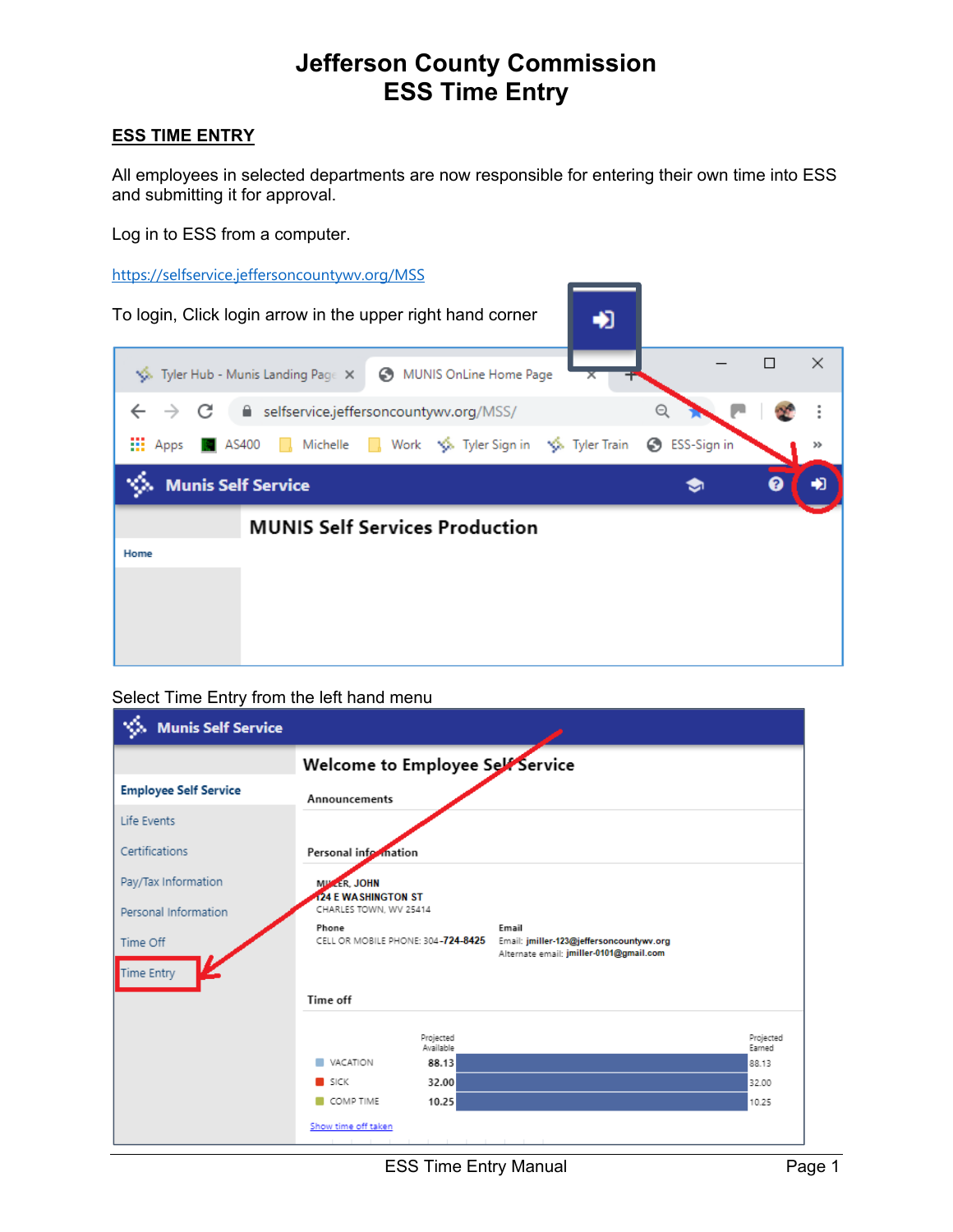On the Enter Time Screen, it defaults to the current week. Click Prior Week or Next week to make sure you are on the correct week. The next bi weekly payroll is: 9/15 through 9/28.

Type in the hours worked on line 105-hourly wages for each day. If you had overtime, used vacation or sick, etc, type those hours on their respective lines. If you need a pay type that is not listed, please contact Tammy.

| <b>Vol. Munis Self Service</b> |                   |                                         |        |        |                                       |           |                         |        |                | $\bullet$       | <b>A</b> |
|--------------------------------|-------------------|-----------------------------------------|--------|--------|---------------------------------------|-----------|-------------------------|--------|----------------|-----------------|----------|
|                                | <b>Enter time</b> | <b>Click Prior Week or Next week to</b> |        |        |                                       |           |                         |        |                |                 |          |
| Employee Self Service          | DISPATCHER II V   | toggle between weeks                    |        |        | Adding 42 from 9/16/2019 to 9/20/2019 |           | Copy from previous week |        | Save for later |                 | Submit   |
| Life Events                    | Aug 2019          | Oct 2019                                | Sunday | Monday | Tuesday                               | Wednesday | Thursday                | Friday | Saturday       |                 |          |
| Certifications                 | prior week        | next week                               | 9/15   | 9/16   | 9/17                                  | 9/18      | 9/19                    | 9/20   | 9/21           | Weekly<br>Total |          |
| Pay/Tax Information            |                   |                                         |        |        |                                       |           |                         |        |                |                 |          |
| Personal Information           |                   | 105 - HOURLY WAGES                      |        | 8      | 8                                     |           | 8                       |        |                | 24              |          |
| Time Off                       |                   |                                         |        |        |                                       |           |                         |        |                |                 |          |
| <b>Time Entry</b>              |                   | 200 - STRAIGHT / EXCESS (OT 1.0)        |        |        |                                       |           | $\overline{c}$          |        |                | $\overline{c}$  |          |
| <b>Enter Time</b>              |                   |                                         |        |        |                                       |           |                         |        |                |                 |          |
|                                |                   |                                         |        |        |                                       |           |                         |        |                |                 |          |
|                                |                   |                                         |        |        |                                       |           |                         |        |                |                 |          |
|                                |                   | 205 - REGULAR OVERTIME 1.5              |        |        |                                       |           |                         |        |                |                 |          |
|                                |                   |                                         |        |        |                                       |           |                         |        |                |                 |          |
|                                |                   | 300 - VACATION HOURS USED               |        |        |                                       | $\,$ 8    |                         |        |                | 8               |          |
|                                |                   |                                         |        |        |                                       |           |                         |        |                |                 |          |
|                                |                   | 305 - SICK HOURS USED                   |        |        |                                       |           |                         | 8      |                | 8               |          |
|                                |                   |                                         |        |        |                                       |           |                         |        |                |                 |          |
|                                |                   | 325 - HOLIDAY PAY                       |        |        |                                       |           |                         |        |                |                 |          |
|                                |                   |                                         |        |        |                                       |           |                         |        |                |                 |          |
|                                |                   | 700 - TRAINING PAY 5%                   |        |        |                                       |           |                         |        |                |                 |          |
|                                |                   |                                         |        |        |                                       |           |                         |        |                |                 |          |
|                                |                   | TOTAL                                   |        | 8      | 8                                     | 8         | 10                      | 8      |                | 42              |          |
|                                |                   |                                         |        |        |                                       |           |                         |        |                |                 |          |
|                                |                   |                                         |        |        |                                       |           |                         |        |                |                 |          |

The system is a work in progress. Reason codes may be added in the future.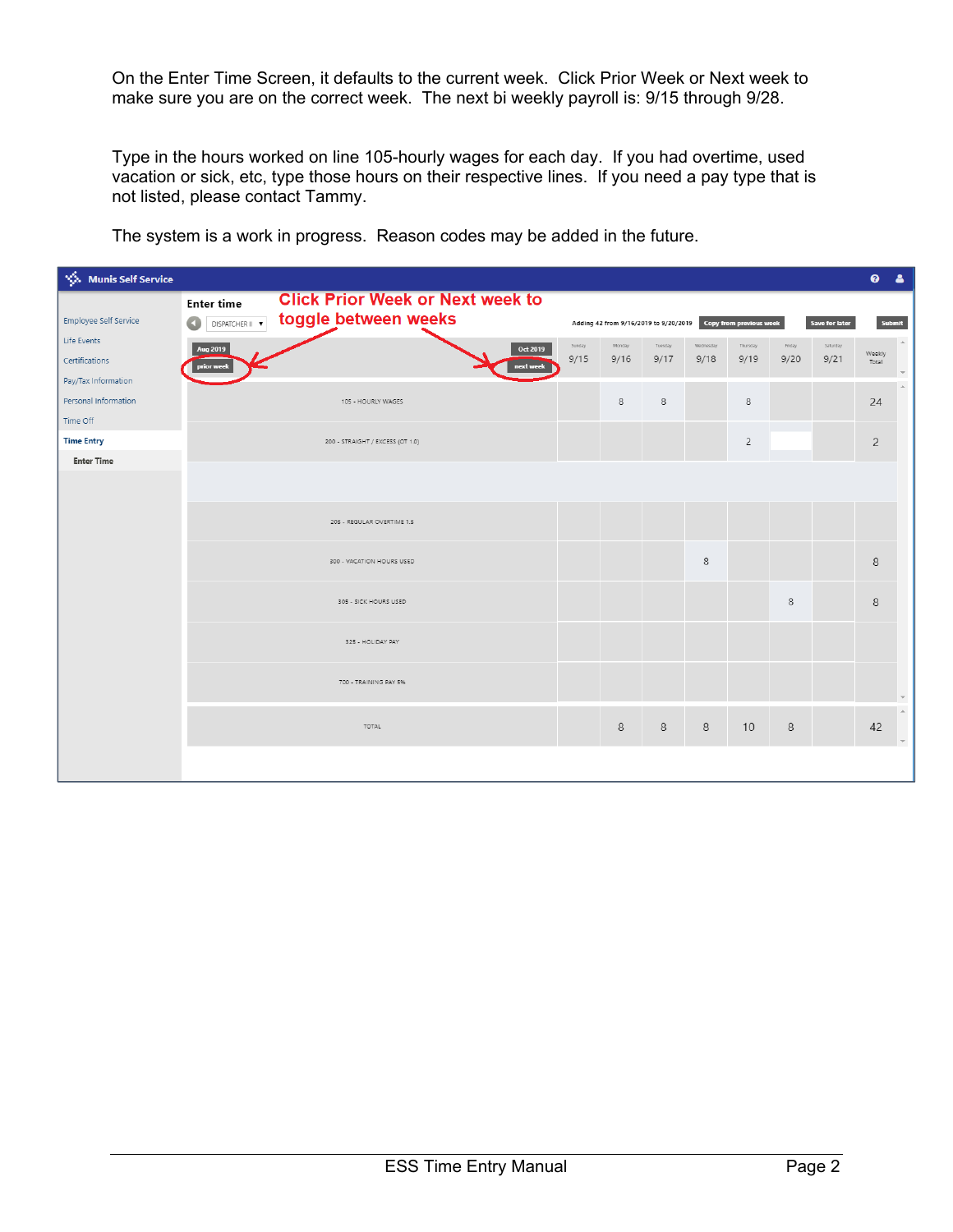You can save for later if you're entering one week.

|                               |                                      | You can save for later if you're entering one week.                                     |                    |                                       |                    |                    |                         |                    |                       | $\bullet$<br>$\blacktriangle$ |
|-------------------------------|--------------------------------------|-----------------------------------------------------------------------------------------|--------------------|---------------------------------------|--------------------|--------------------|-------------------------|--------------------|-----------------------|-------------------------------|
| <b>Employee Self Service</b>  | <b>Enter time</b><br>DISPATCHER II V | Click Submit ONLY after you've completed both weeks of the<br>current bi-weekly payroll |                    | Adding 82 from 9/16/2019 to 9/26/2019 |                    |                    | Copy from previous week |                    | <b>Save for later</b> | Submit                        |
| Life Events<br>Certifications | <b>Aug 2019</b>                      | Oct 2019<br>next week                                                                   | Sunday<br>9/22     | Monday<br>9/23                        | Tuesday<br>9/24    | Wednesday<br>9/25  | Thursday<br>9/26        | Friday<br>9/27     | Saturday<br>9/28      | Weekly<br>Total               |
| Pay/Tax Information           | prior week                           |                                                                                         |                    |                                       |                    |                    |                         |                    |                       |                               |
| Personal Information          |                                      | 8                                                                                       | 8                  | 8                                     | 8                  | 8                  |                         |                    | 40                    |                               |
| Time Off                      |                                      |                                                                                         |                    |                                       |                    |                    |                         |                    |                       |                               |
| <b>Time Entry</b>             |                                      |                                                                                         |                    |                                       |                    |                    |                         |                    |                       |                               |
| <b>Enter Time</b>             | 200 - STRAIGHT / EXCESS (OT 1.0)     |                                                                                         |                    |                                       |                    |                    |                         |                    |                       |                               |
|                               | 205 - REGULAR OVERTIME 1.5           |                                                                                         |                    |                                       |                    |                    |                         |                    |                       |                               |
|                               |                                      | 300 - VACATION HOURS USED                                                               | 88.13<br>available | 88.13<br>available                    | 88.13<br>available | 88.13<br>available | 88.13<br>available      | 88.13<br>available | 88.13<br>available    |                               |
|                               |                                      | 305 - SICK HOURS USED                                                                   | 32<br>available    | 32<br>available                       | 32<br>available    | 32<br>available    | 32<br>available         | 32<br>available    | 32<br>available       |                               |
|                               |                                      | 325 - HOLIDAY PAY                                                                       |                    |                                       |                    |                    |                         |                    |                       |                               |
|                               |                                      | 700 - TRAINING PAY 5%                                                                   |                    |                                       |                    |                    |                         |                    |                       |                               |
|                               |                                      | TOTAL                                                                                   | 8                  | 8                                     | 8                  | 8                  | 8                       |                    |                       | 40<br>$\mathbf{v}$            |
|                               |                                      |                                                                                         |                    |                                       |                    |                    |                         |                    |                       |                               |

Click Submit ONLY after you've completed both weeks of the current bi-weekly payroll

The message at the top should say that your time has been submitted.

|    | <b>Enter time</b><br>Your time has been submitted. <sup>@</sup> |
|----|-----------------------------------------------------------------|
| L. | DISPATCHER II V<br><b>Aug 2019</b>                              |
|    |                                                                 |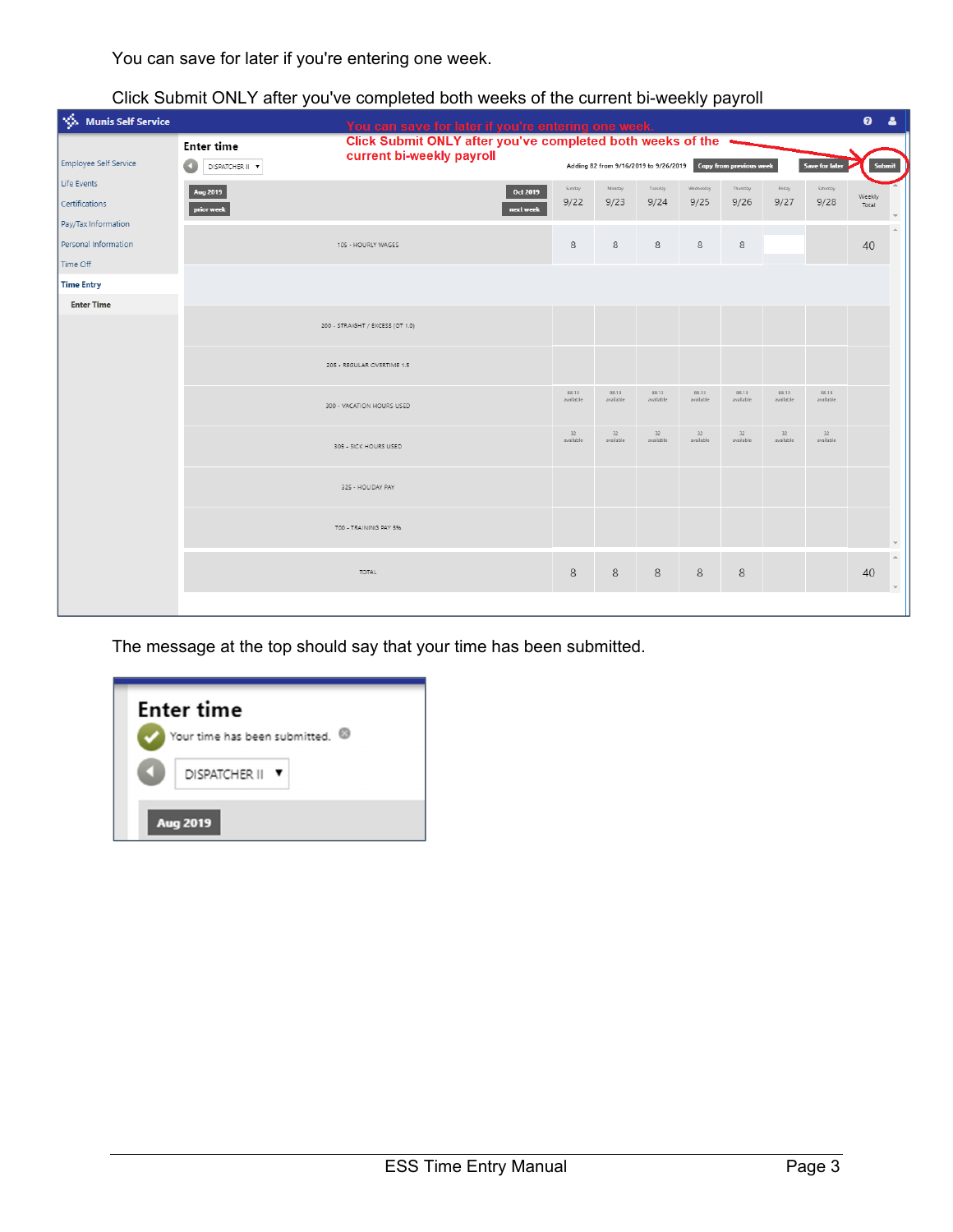### **TIME ENTRY CHANGES**

#### **To change time entry that has been saved for later:**

*For hours that are not connected to a leave balance*, you can click on that field for the date that needs changed, click edit and update it.

| Aug 2019<br><b>Nov 2019</b><br>next week<br>prior week | Sunday<br>9/29                                                            | Monday<br>9/30   | Tuesday<br>10/1                               | Wednesday<br>10/2 | Thursday<br>10/3 | Friday<br>10/4   | Saturday<br>10/5 | Weekly<br>Total |  |  |
|--------------------------------------------------------|---------------------------------------------------------------------------|------------------|-----------------------------------------------|-------------------|------------------|------------------|------------------|-----------------|--|--|
| 100 - SALARY WAGES                                     | Click on the date and<br>line. It opens up the<br>edit and delete options |                  | $\begin{array}{c} \circ \\ \circ \end{array}$ |                   |                  |                  |                  | 8               |  |  |
| Hours 8<br><b>Edit Delete</b>                          |                                                                           |                  |                                               |                   |                  |                  |                  |                 |  |  |
| 300 - VACATION HOURS USED                              | 23<br>available                                                           | 8                | 15<br>available                               | 15<br>available   | 15<br>available  | 15<br>available  | 15<br>available  | 8               |  |  |
| 305 - SICK HOURS USED                                  | 432<br>available                                                          | 432<br>available | 432<br>available                              | 432<br>available  | 432<br>available | 432<br>available | 432<br>available |                 |  |  |
| <b>TOTAL</b>                                           |                                                                           | 8                | 8                                             |                   |                  |                  |                  | 16              |  |  |

After you click edit, type the correct amount in the field that opens up and then click SAVE

| Aug 2019<br><b>Nov 2019</b><br>prior week<br>next week           | Sunday<br>9/29   | Monday<br>9/30   | Tuesday<br>10/1  | Wednesday<br>10/2 | Thursday<br>10/3 | Friday<br>10/4   | Saturday<br>10/5 | Weekly<br>Total |  |  |
|------------------------------------------------------------------|------------------|------------------|------------------|-------------------|------------------|------------------|------------------|-----------------|--|--|
| Type the correct amount<br>then click Save<br>100 - SALARY WAGES |                  |                  | 8                |                   |                  |                  |                  | 8               |  |  |
| Hours<br>Delete<br>10<br>Save                                    |                  |                  |                  |                   |                  |                  |                  |                 |  |  |
| 300 - VACATION HOURS USED                                        | 23<br>available  | 8                | 15<br>available  | 15<br>available   | 15<br>available  | 15<br>available  | 15<br>available  | 8               |  |  |
| 305 - SICK HOURS USED                                            | 432<br>available | 432<br>available | 432<br>available | 432<br>available  | 432<br>available | 432<br>available | 432<br>available |                 |  |  |
| <b>TOTAL</b>                                                     |                  | 8                | 8                |                   |                  |                  |                  | 16              |  |  |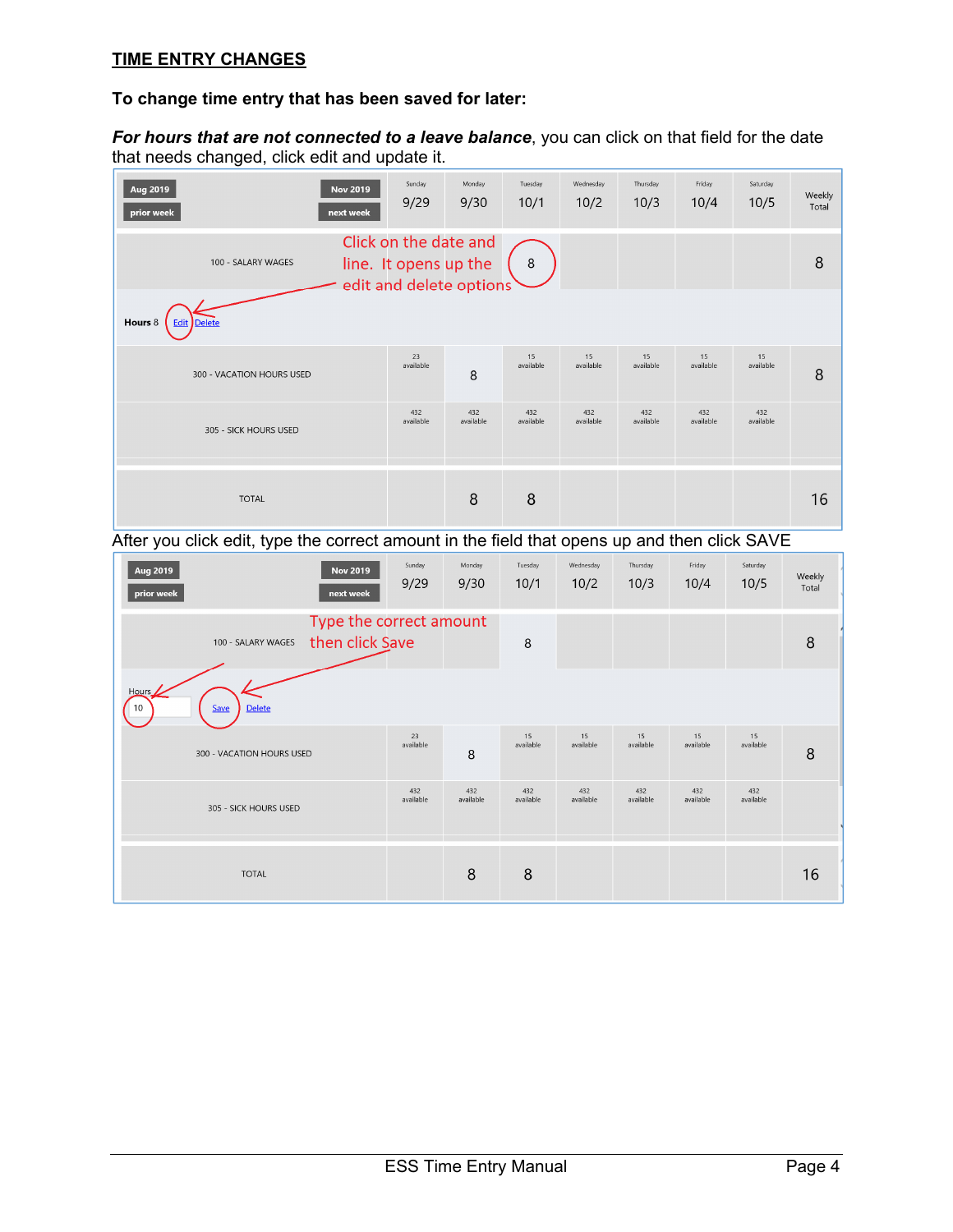#### The amount is updated now.

| Aug 2019<br><b>Nov 2019</b><br>prior week<br>next week | Sunday<br>9/29   | Monday<br>9/30   | Tuesday<br>10/1  | Wednesday<br>10/2 | Thursday<br>10/3      | Friday<br>10/4   | Saturday<br>10/5 | Weekly<br>Total |
|--------------------------------------------------------|------------------|------------------|------------------|-------------------|-----------------------|------------------|------------------|-----------------|
| 100 - SALARY WAGES                                     |                  |                  | $10$             |                   | The amount is updated |                  |                  | 10              |
| Hours 10<br>Edit Delete                                |                  |                  |                  |                   |                       |                  |                  |                 |
| Hours<br><b>Add line item</b>                          |                  |                  |                  |                   |                       |                  |                  |                 |
| 300 - VACATION HOURS USED                              | 23<br>available  | 8                | 15<br>available  | 15<br>available   | 15<br>available       | 15<br>available  | 15<br>available  | 8               |
|                                                        | 432<br>available | 432<br>available | 432<br>available | 432<br>available  | 432<br>available      | 432<br>available | 432<br>available |                 |
| <b>TOTAL</b>                                           |                  | 8                | 10               |                   |                       |                  |                  | 18              |

*For hours that are connected to a leave balance*, *i.e.* I entered 8 hours of vacation on Monday and "saved it for later", but I entered it on the wrong line and need to change that to 8 hours of sick.

You must first deleted the Time off Request.

Click on Time Off

Click on My Requests

| Home                         |
|------------------------------|
| <b>Employee Self Service</b> |
| Life Events                  |
| Certifications               |
| Pay/Tax Information          |
| <b>Personal Information</b>  |
| <b>Time Off</b>              |
| <b>My Requests</b>           |
| <b>Request Time Off</b>      |
| <b>Time Entry</b>            |

Locate the leave transaction that needs updated and click Cancel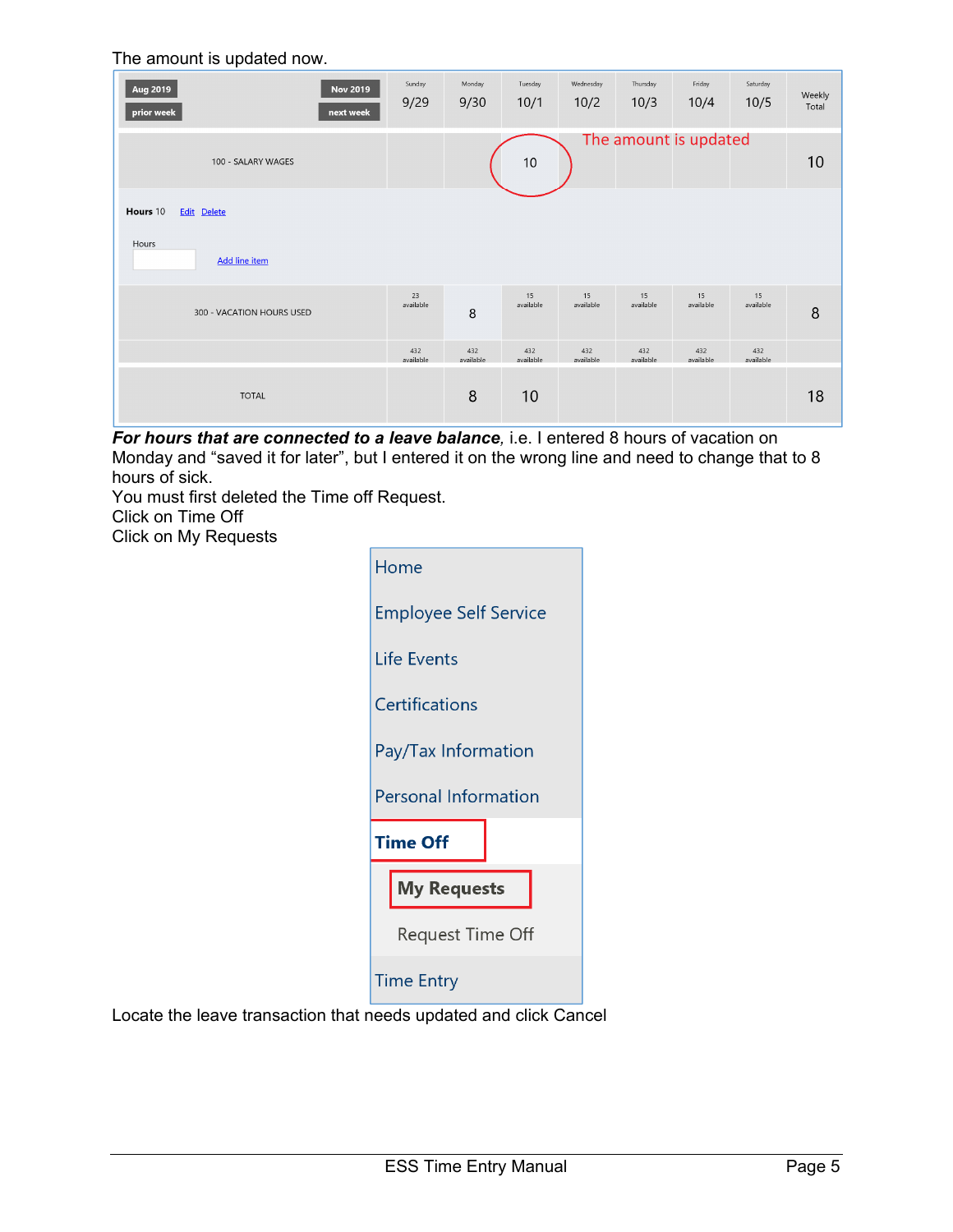| <b>My Requests</b>     |         |             | On the record that needs changed, click Cancel |                   |                     | <b>Calendar view</b>                         |
|------------------------|---------|-------------|------------------------------------------------|-------------------|---------------------|----------------------------------------------|
|                        |         |             | Earned                                         | through 9/24/2019 | Projected<br>Earned | Projected<br>Available*<br>through 9/24/2019 |
| <b>VACATION (H)</b>    |         |             | 23.00                                          |                   | 23.00               | 15.00                                        |
| SICK (H)               |         |             | 432.00                                         |                   | 432.00              | 416.00                                       |
|                        |         |             | 455.00                                         |                   | $45 \times 00$      | 431.00                                       |
| <b>Dates Requested</b> | Amount  | <b>Type</b> | <b>Status</b>                                  | Reason            | <b>Comments</b>     | <b>Options</b>                               |
| 10/17/2019             | 8 hours | <b>SICK</b> | Approved (not taken)                           |                   |                     | Cancel<br>Add to calendar                    |
| 10/16/2019             | 8 hours | <b>SICK</b> | Approved (not taken)                           |                   |                     | Cancel<br><b>Add to calendar</b>             |
| 9/30/2019              | 8 hours | VACATION    | Saved for later                                |                   |                     | Cancel<br><b>Add to calendar</b>             |
| .                      |         |             |                                                |                   |                     |                                              |

H=Hours; D=Days.<br>\*Available amount after any outstanding requests (approved or pending approval)

#### It should disappear from your requests

| <b>My Requests</b>     |         |             |                      |                   |                     | <b>Calendar view</b>                         |
|------------------------|---------|-------------|----------------------|-------------------|---------------------|----------------------------------------------|
|                        |         |             | Earned               | through 9/24/2019 | Projected<br>Earned | Projected<br>Available*<br>through 9/24/2019 |
| <b>VACATION (H)</b>    |         |             | 23.00                |                   | 23.00               | 23.00                                        |
| SICK (H)               |         |             | 432.00               |                   | 432.00              | 416.00                                       |
|                        |         |             | 455.00               | 455.00            |                     | 439.00                                       |
| <b>Dates Requested</b> | Amount  | <b>Type</b> | <b>Status</b>        | Reason            | <b>Comments</b>     | Options                                      |
| 10/17/2019             | 8 hours | <b>SICK</b> | Approved (not taken) |                   |                     | Cancel<br>Add to calendar                    |
| 10/16/2019             | 8 hours | <b>SICK</b> | Approved (not taken) |                   |                     | Cancel<br>Add to calendar                    |

H=Hours; D=Days.<br>\*Available amount after any outstanding requests (approved or pending approval)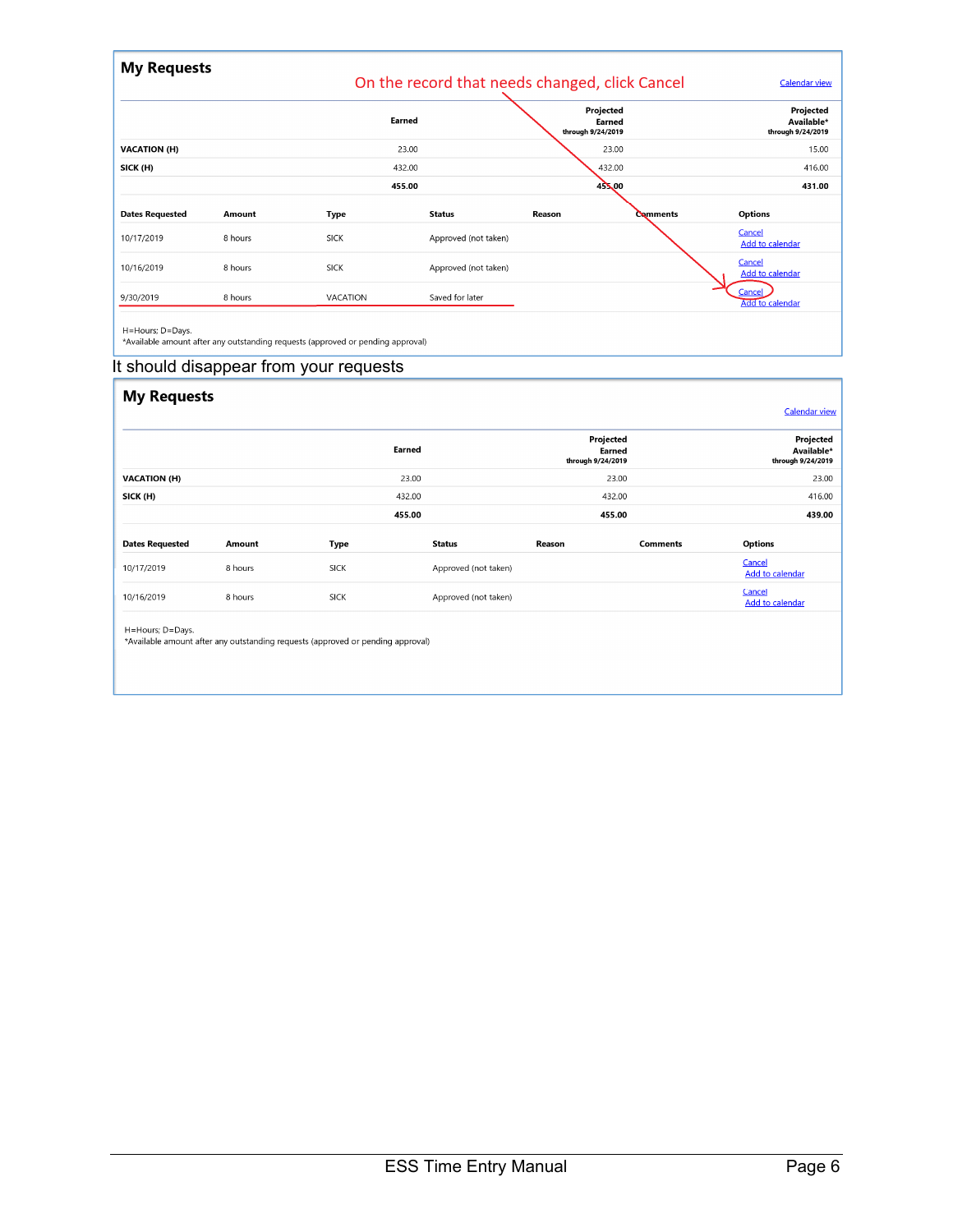|                        | $\ldots$ and $\ldots$ . The $\ldots$ is $\ldots$ in the set of $\ldots$ in the set of $\ldots$ |                |                |                 |                   |                  |                            |                  |                 |
|------------------------|------------------------------------------------------------------------------------------------|----------------|----------------|-----------------|-------------------|------------------|----------------------------|------------------|-----------------|
| Aug 2019<br>prior week | <b>Nov 2019</b><br>next week                                                                   | Sunday<br>9/29 | Monday<br>9/30 | Tuesday<br>10/1 | Wednesday<br>10/2 | Thursday<br>10/3 | Friday<br>10/4             | Saturday<br>10/5 | Weekly<br>Total |
|                        | 100 - SALARY WAGES                                                                             |                |                | 10              |                   |                  |                            |                  | 10              |
|                        |                                                                                                |                |                |                 |                   |                  |                            |                  |                 |
|                        | 300 - VACATION HOURS USED                                                                      |                |                |                 |                   | is now gone.     | The 8 hour incorrect entry |                  |                 |
|                        | 305 - SICK HOURS USED                                                                          |                |                |                 |                   |                  |                            |                  |                 |
|                        | <b>TOTAL</b>                                                                                   |                |                | 10              |                   |                  |                            |                  | 10              |

#### Now go back to Time Entry, Enter Time. That amount should be gone.

## Enter the correct information.

| Aug 2019<br><b>Nov 2019</b><br>prior week<br>next week | Sunday<br>9/29   | Monday<br>9/30  | Tuesday<br>10/1  | Wednesday<br>10/2 | Thursday<br>10/3 | Friday<br>10/4                | Saturday<br>10/5 | Weekly<br>Total |
|--------------------------------------------------------|------------------|-----------------|------------------|-------------------|------------------|-------------------------------|------------------|-----------------|
| 100 - SALARY WAGES                                     |                  |                 | 10               |                   |                  |                               |                  | 10              |
| 300 - VACATION HOURS USED                              | 23<br>available  | 23<br>available | 23<br>available  | 23<br>available   | 23<br>available  | 23<br>available               | 23<br>available  |                 |
| 305 - SICK HOURS USED                                  | 432<br>available | 8               | 424<br>available | 424<br>available  | 424<br>available | 424<br>available              | 424<br>available | 8               |
| 325 - HOLIDAY PAY                                      |                  |                 |                  |                   |                  | Enter the correct information |                  |                 |
| <b>TOTAL</b>                                           |                  | 8               | 10               |                   |                  |                               |                  | 18              |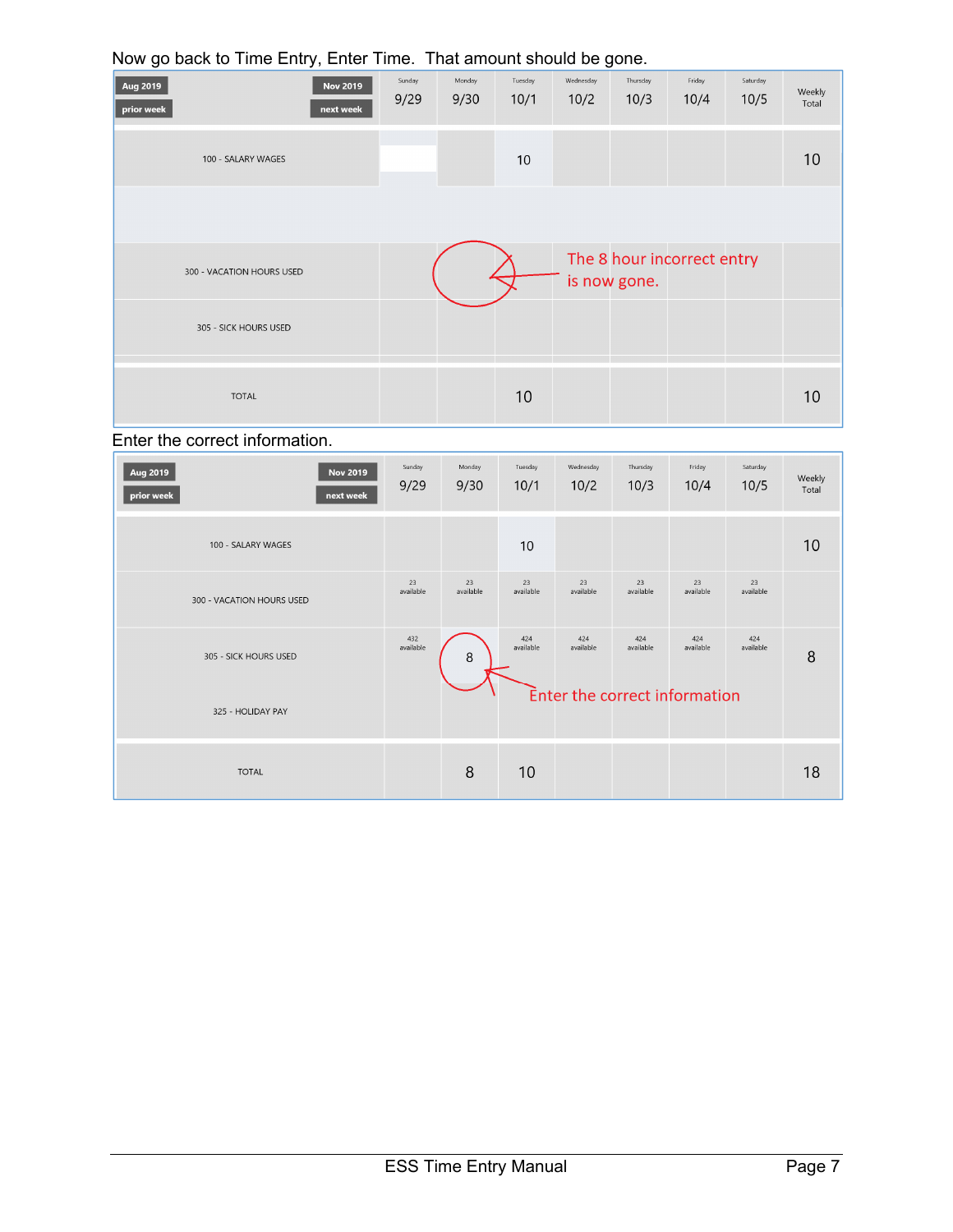#### **To change time entry that has been already been SUBMITTED for approval**

#### You are still able to edit a time entry that has been submitted. Once you click on the number/day/line to correct, Click Change, then click Edit.

| J                                               | <u>.</u>           |                    |                    |                    |                    |                    |                    |                                                    |
|-------------------------------------------------|--------------------|--------------------|--------------------|--------------------|--------------------|--------------------|--------------------|----------------------------------------------------|
| Oct 2019<br>Aug 2019<br>prior week<br>next week | Sunday<br>9/22     | Monday<br>9/23     | Tuesday<br>9/24    | Wednesday<br>9/25  | Thursday<br>9/26   | Friday<br>9/27     | Saturday<br>9/28   | Weekly<br>Total                                    |
| 105 - HOURLY WAGES                              |                    | $\circ$<br>10      | 8                  | O<br>$\,8\,$       | $\circ$<br>$\,8\,$ | $\circ$<br>$\,8\,$ |                    | $\blacktriangle$<br>42                             |
| $°$ Hours 8<br>Change                           |                    |                    |                    |                    |                    |                    |                    |                                                    |
| 200 - STRAIGHT / EXCESS (OT 1.0)                |                    |                    |                    |                    |                    |                    |                    |                                                    |
| 205 - REGULAR OVERTIME 1.5                      |                    |                    |                    |                    |                    |                    |                    |                                                    |
| 300 - VACATION HOURS USED                       | 78.75<br>available | 78.75<br>available | 78.75<br>available | 78.75<br>available | 78.75<br>available | 78.75<br>available | 78.75<br>available | $\overline{\phantom{0}}$                           |
| <b>TOTAL</b>                                    |                    | 10                 | 8                  | 8                  | 8                  | 8                  |                    | $\blacktriangle$<br>42<br>$\overline{\phantom{a}}$ |
| <b>Click Edit</b>                               |                    |                    |                    |                    |                    |                    |                    |                                                    |
| Aug 2019<br>Oct 2019<br>prior week<br>next week | Sunday<br>9/22     | Monday<br>9/23     | Tuesday<br>9/24    | Wednesday<br>9/25  | Thursday<br>9/26   | Friday<br>9/27     | Saturday<br>9/28   | Weekly<br>Total                                    |
| 105 - HOURLY WAGES                              |                    | $\circ$<br>10      | $\,8\,$            | $\circ$<br>$\,8\,$ | $\circ$<br>$\,8\,$ | $\circ$<br>8       |                    | 42                                                 |
| $\curvearrowright$                              |                    |                    |                    |                    |                    |                    |                    |                                                    |

Hours 8 <u>Edit</u> Delete Hours Add line item 200 - STRAIGHT / EXCESS (OT 1.0) 205 - REGULAR OVERTIME 1.5

**TOTAL** 

 $10$ 

 $8\phantom{1}$ 

 $\,8\,$ 

 $\,8\,$ 

 $\,8\,$ 

42